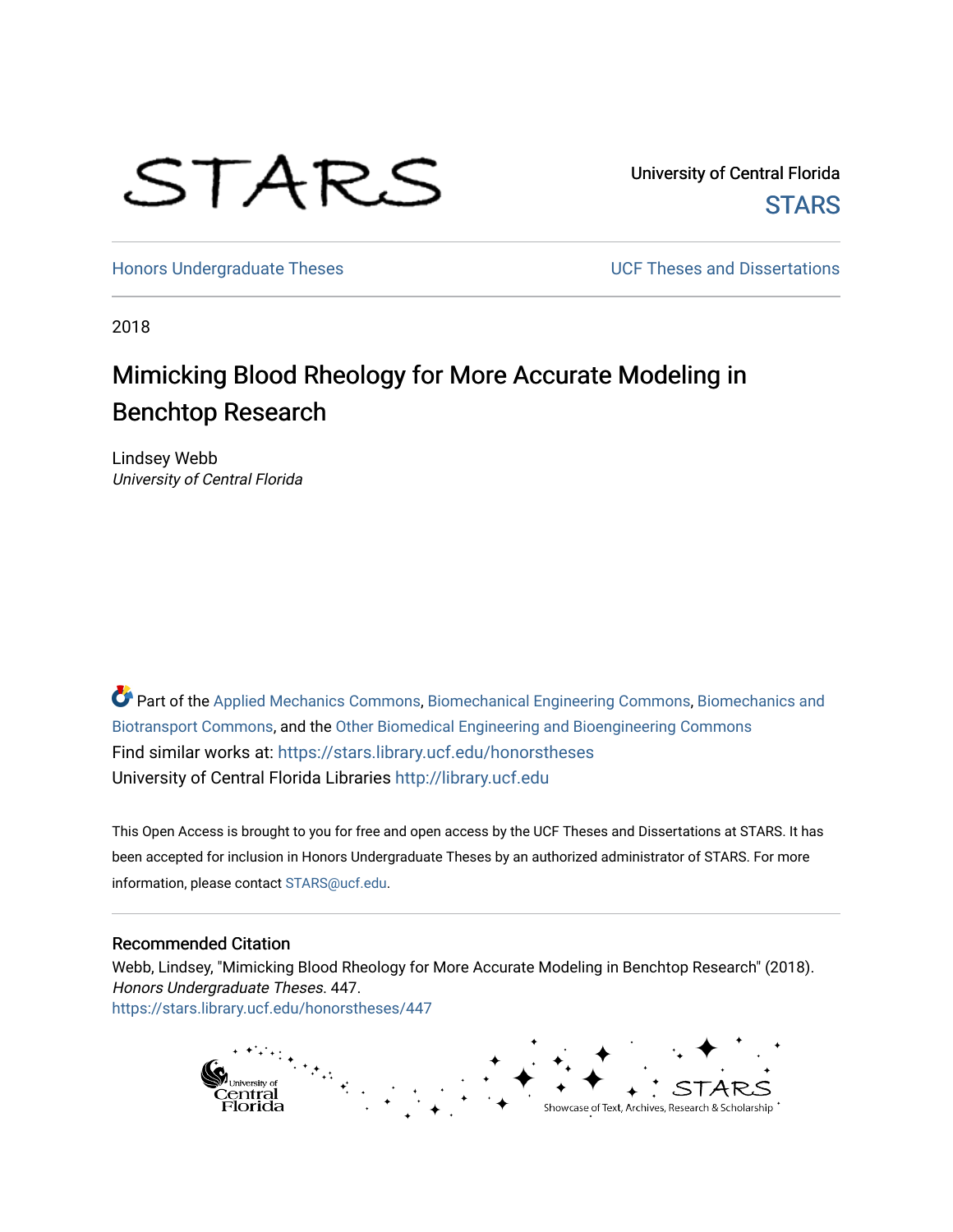## MIMICKING BLOOD RHEOLOGY FOR MORE ACCURATE MODELING IN BENCHTOP RESEARCH

by

#### LINDSEY T. WEBB

A thesis submitted in partial fulfillment of the requirements for the Honors in the Major Program in Mechanical Engineering in the College of Engineering and Computer Science and in The Burnett Honors College at the University of Central Florida Orlando, Florida

Fall Term 2018

Thesis Chair: Dr. Alain Kassab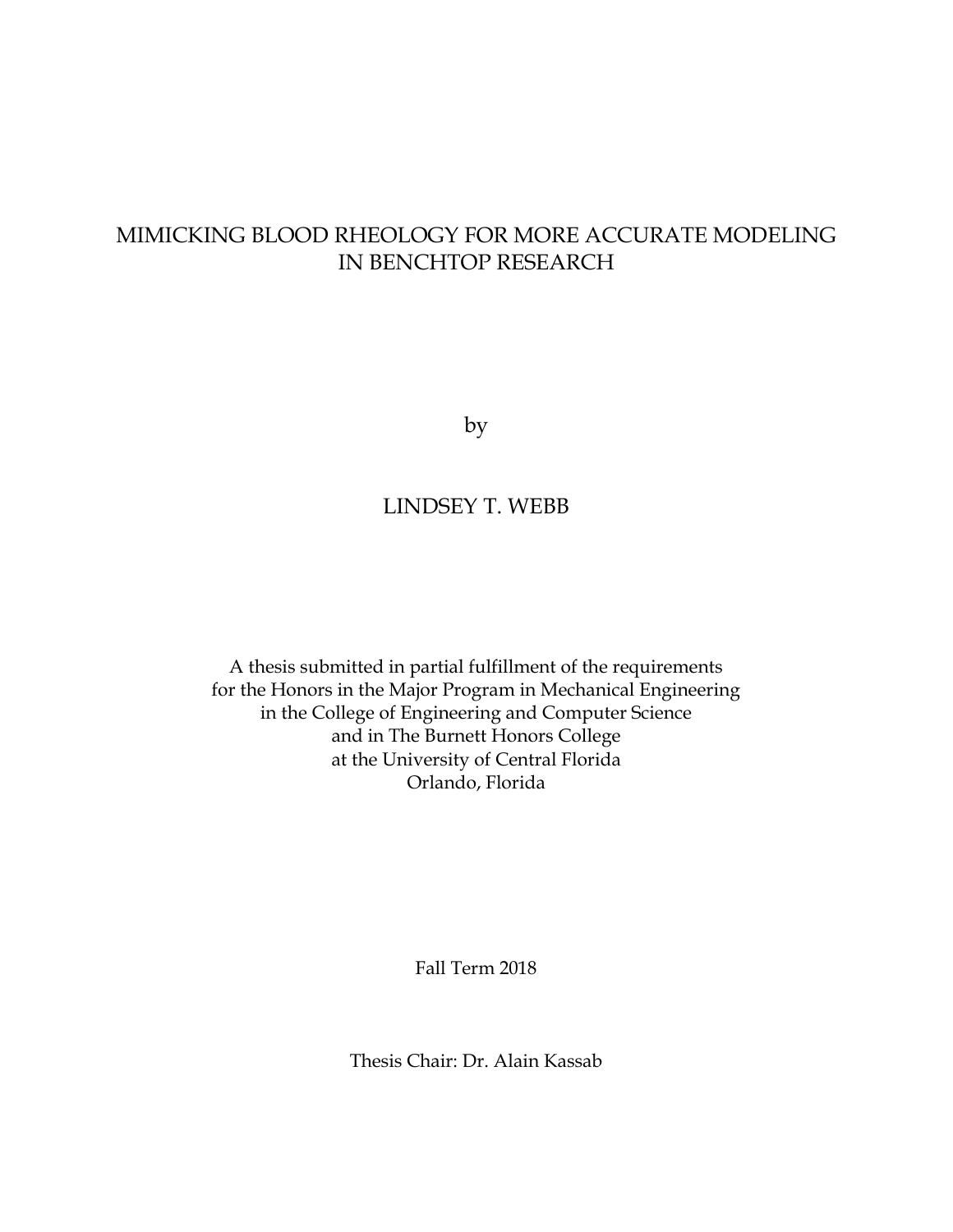#### **ABSTRACT**

To confirm computer simulations and Computational Fluid Dynamics (CFD) analysis, benchtop experiments are needed with a fluid that mimics blood and its viscoelastic properties. Blood is challenging to use as a working fluid in a laboratory setting because of health and safety concerns. Therefore, a blood analogue is necessary to perform benchtop experiments. Viscosity is an important property of fluids for modeling and experiments. Blood is a shear thinning fluid, so it has a decreasing viscosity with higher shear rates. This project seeks to create a blood mimicking fluid for benchtop laboratory use. Numerous fluids with different combinations of water, glycerin, and xanthan gum were created to mimic the shear thinning property of blood at different hematocrit levels. Since the amount of xanthan gum is very small, an analytical balance was used. To mix the solution, an immersion blender and a heat circulator were used. The data were obtained from 10-90 torque percent, which is the range over which the rheometer is accurate, so the exact ranges of shear rate tested depended on the test fluid. The created solutions were compared to blood at the equivalent hematocrit and previously performed tests. The three different equivalent hematocrits all produced results similar to viscosities of blood. The results were similarly representative of blood at different equivalent hematocrit for the 0.0075% xanthan gum and the 0.075% xanthan gum by weight. The solutions were able to mimic the shear thinning behavior of blood at different equivalent hematocrits. The fluids with 0.075% xanthan gum, 50% water, and 50% glycerin is a better representative than the fluids with 0.075% xanthan gum, 60% water and 40% glycerin.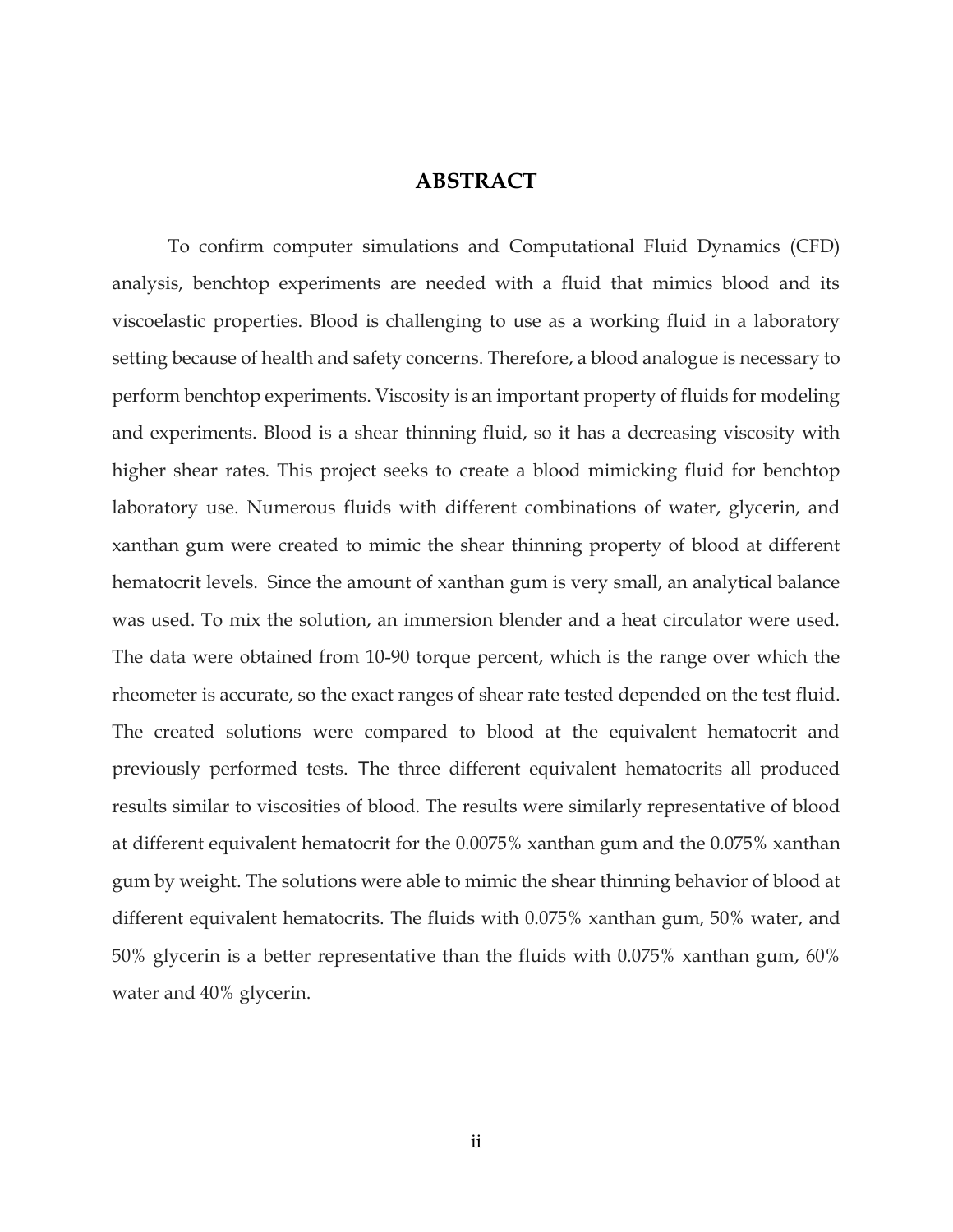## **DEDICATION**

For my family, especially my mom, dad, sister, and grandma, and Jenny Le for their support.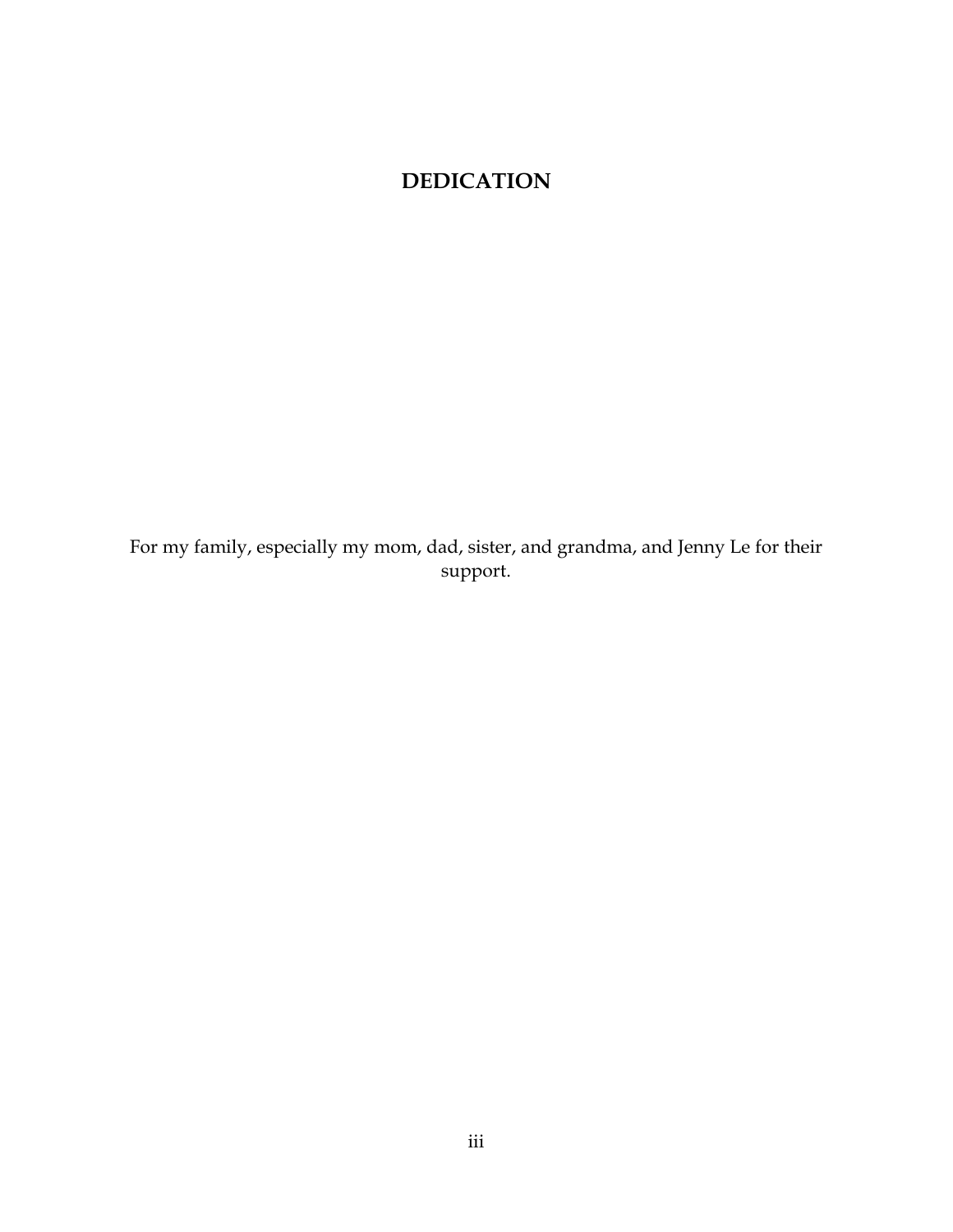### **ACKNOWLEDGMENTS**

Dr. Alain Kassab for his genuine care and guidance of myself and my career. Kyle Beggs and Roscelin Figueroa for all of the words of wisdom and hours teaching me in the lab.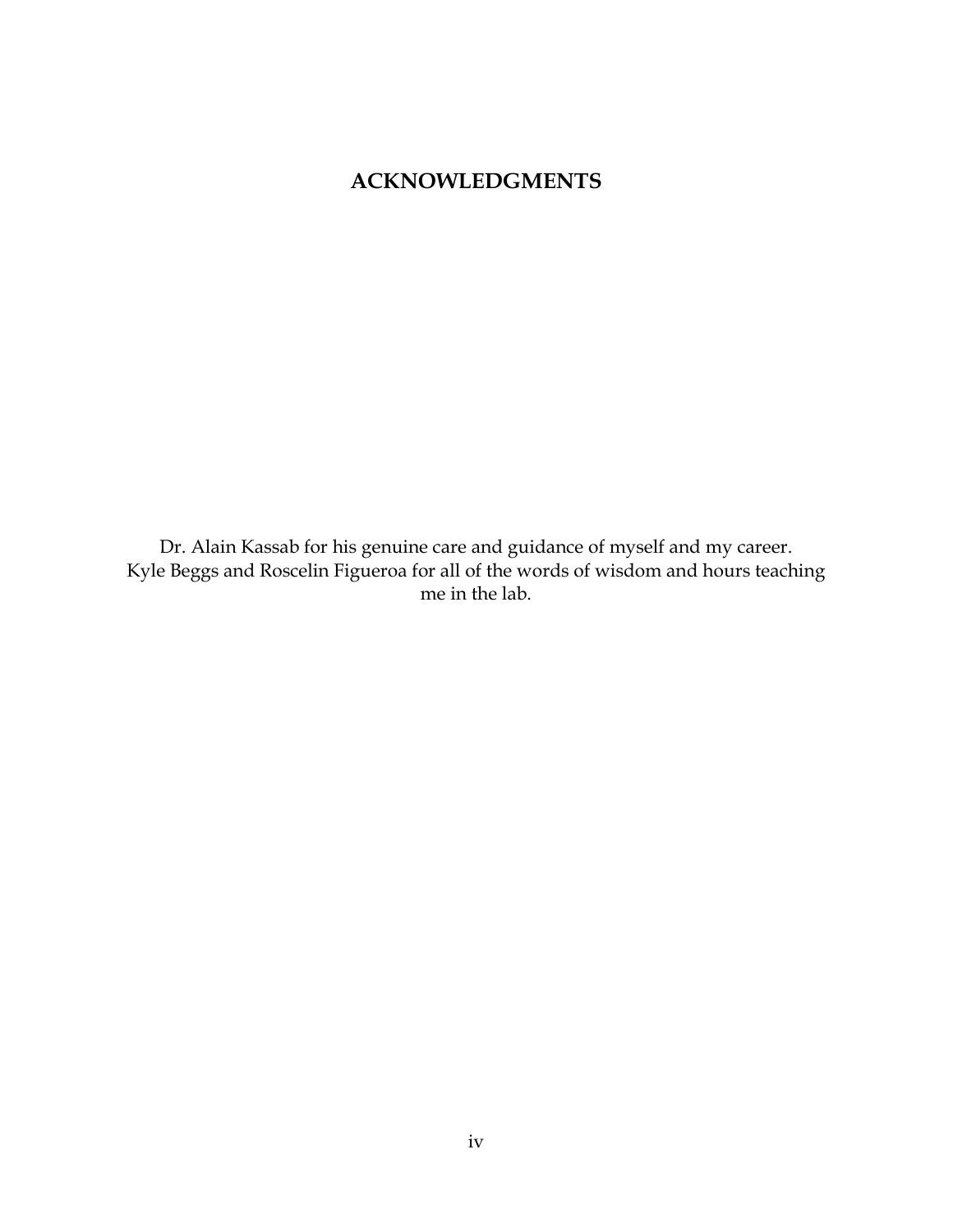## TABLE OF CONTENTS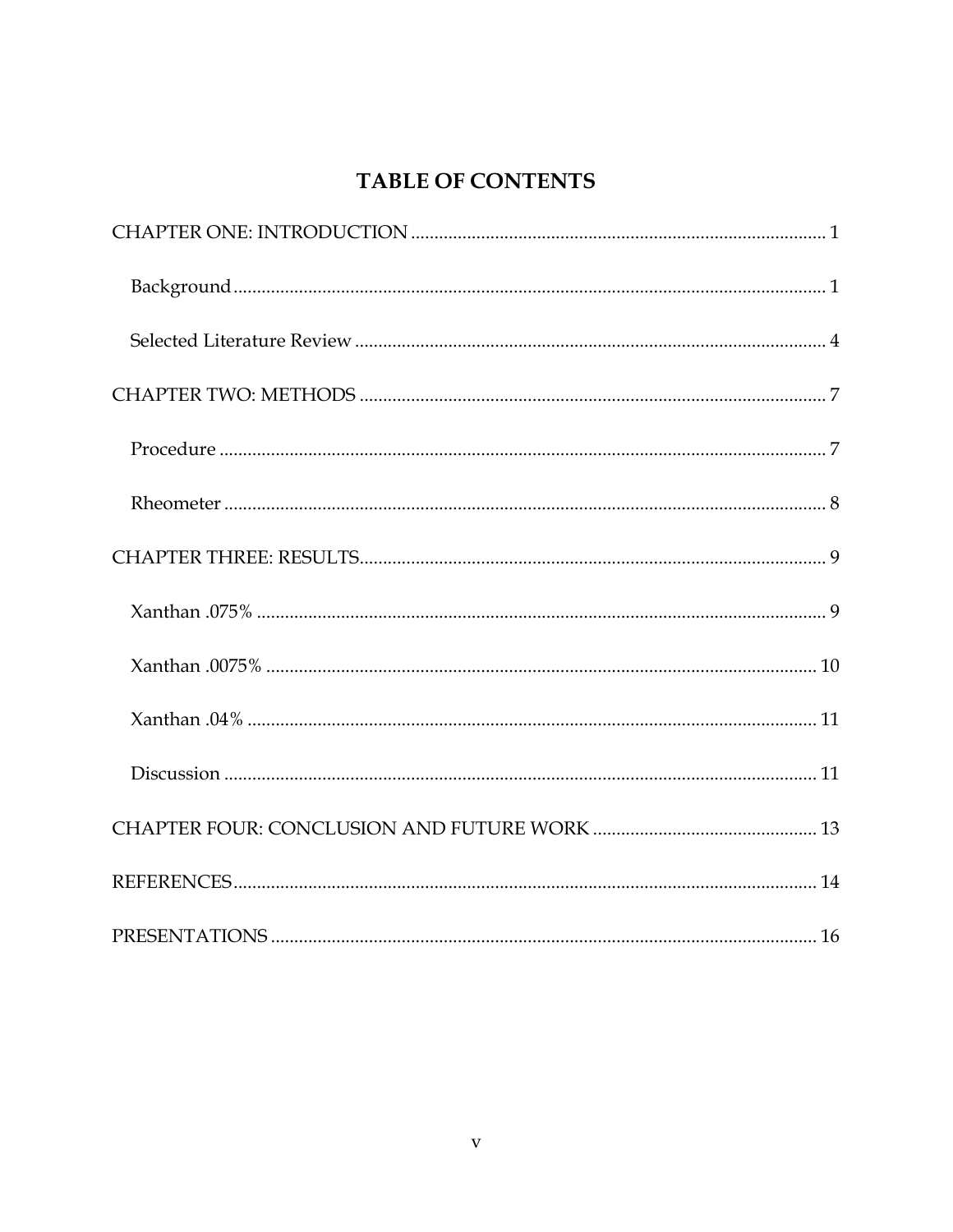## **LIST OF FIGURES**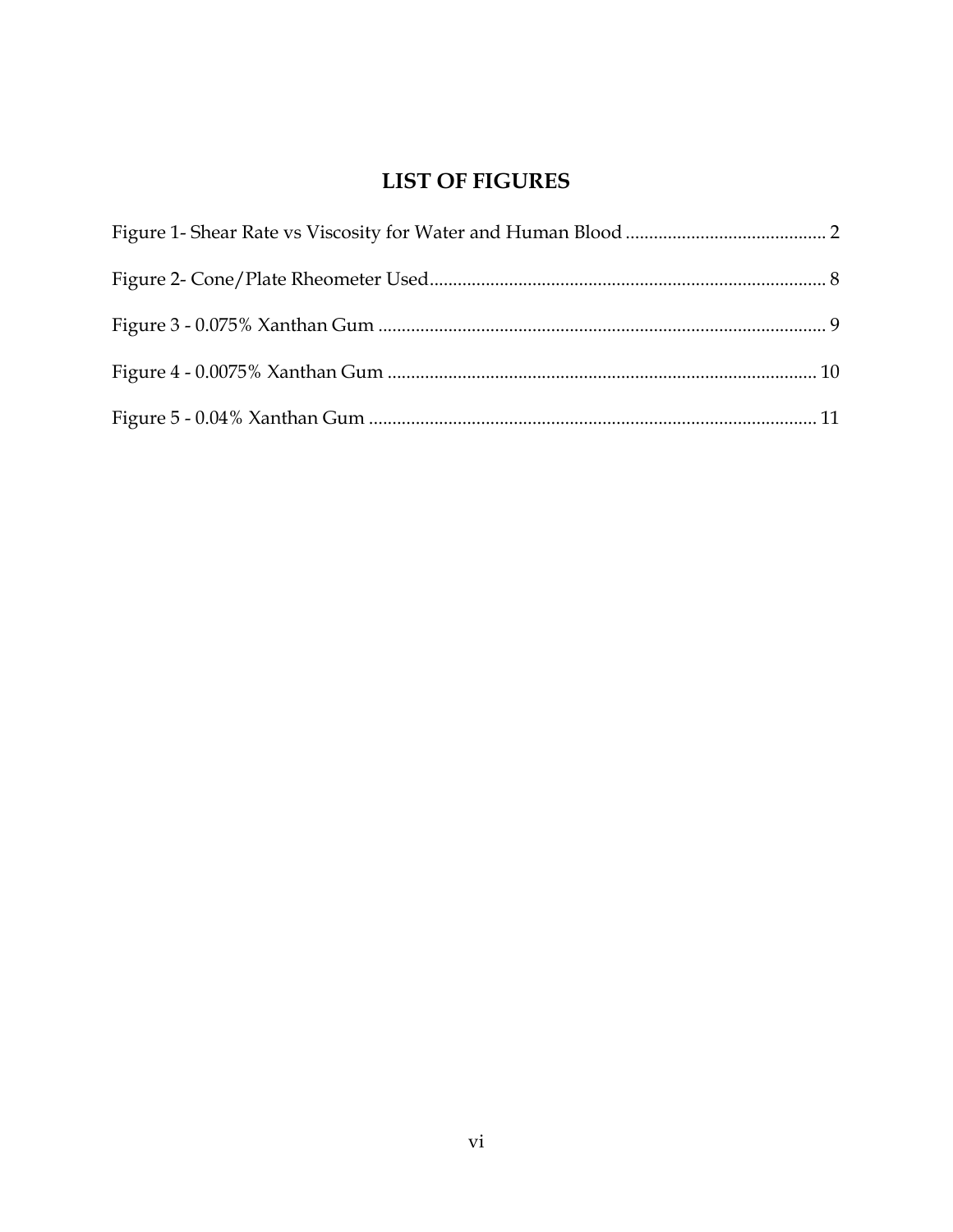#### **CHAPTER ONE: INTRODUCTION**

#### <span id="page-7-1"></span><span id="page-7-0"></span>**Background**

To confirm computer simulations and Computational Fluid Dynamics (CFD) analysis, benchtop experiments are needed with a fluid that mimics blood and its viscoelastic properties. Ultimately, the goal is to use this blood surrogate fluid in Left Ventricular Assist Devices (LVAD) benchtop flow loop experiments aimed at tailoring the outflow graft conduit implantation to reduce stroke. It is challenging to use blood as a working fluid in a laboratory setting because of health and safety concerns. Blood clots and becomes unusable, it is opaque, it is not easily stored, it is expensive, and it is not reuseable. Therefore, a blood analogue is necessary to perform benchtop experiments. Viscosity is an important property of fluids for modeling and experiments. Blood is a non-Newtonian fluid, which means the viscosity changes with imposed shear stress. Shear stress causes slippage of fluid layers which deforms the fluid element. Blood is a shear thinning fluid, so it has a decreasing viscosity with higher shear rates.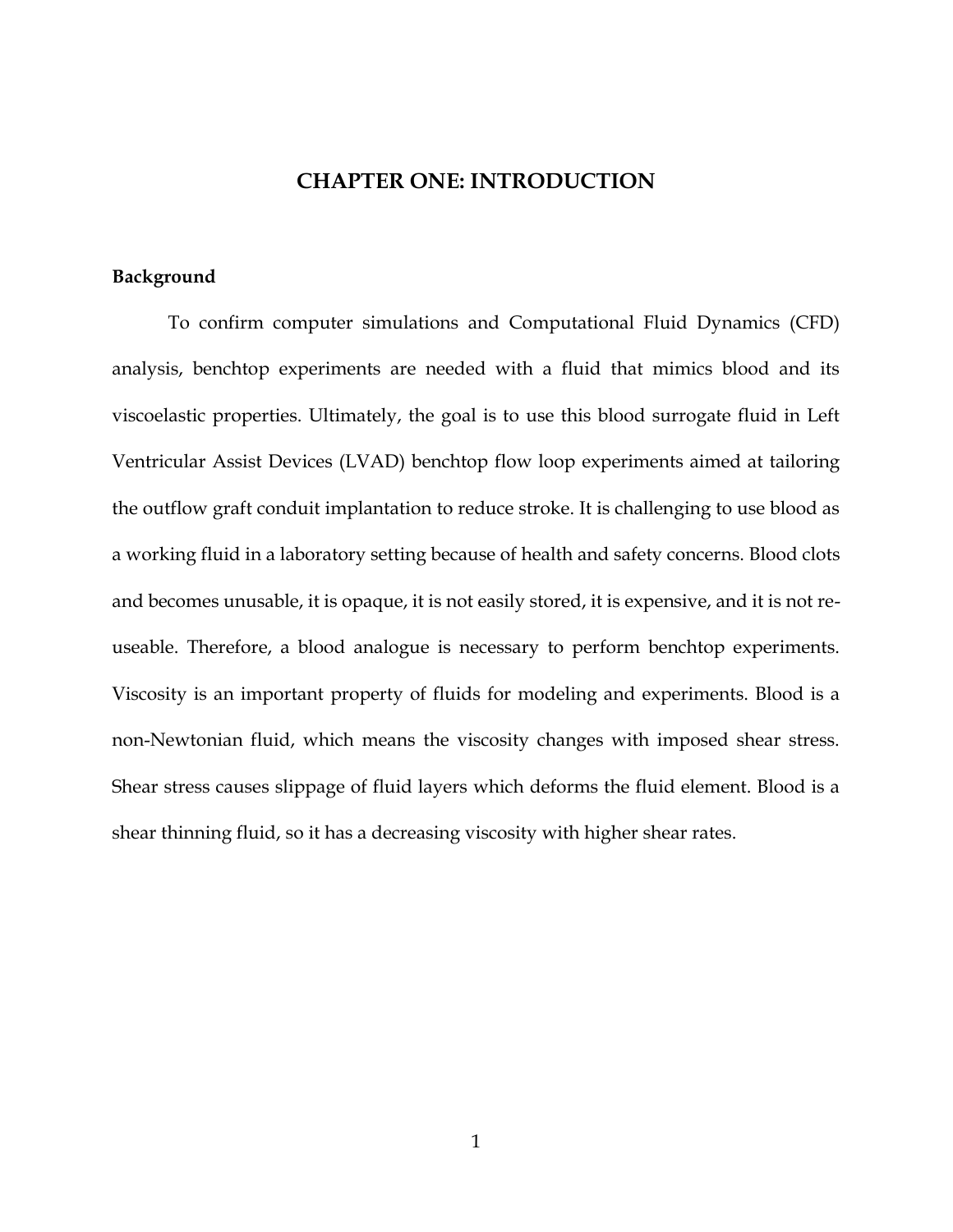

*Figure 1- Shear Rate vs Viscosity for Water and Human Blood*

<span id="page-8-0"></span>Figure 1 shows shear rate vs viscosity for water and for human blood. Note that the human blood shear rate has a logarithmic scale [1]. Figure 1 shows how the viscosity of blood decreases as shear rate increases while the viscosity of water does not change with changing shear rates. At room temperature, water has a viscosity of 1 cP, and at higher temperatures, viscosity decreases. At  $37^{\circ}$ C blood viscocity is around 3 cP to 4 cP.

Xanthan gum is a readily available food additive that can be acquired over the counter. It is used as a thickening agent, especially in salad dressings. Xanthan gum has been previously used with a mixture of water and glycerin to produce a shear thinning fluid that behaves as a blood analogue [2]. Another advantage to using water, glycerin, and xanthan gum is that the equivalent hematocrit, a volume percentage of red blood cells in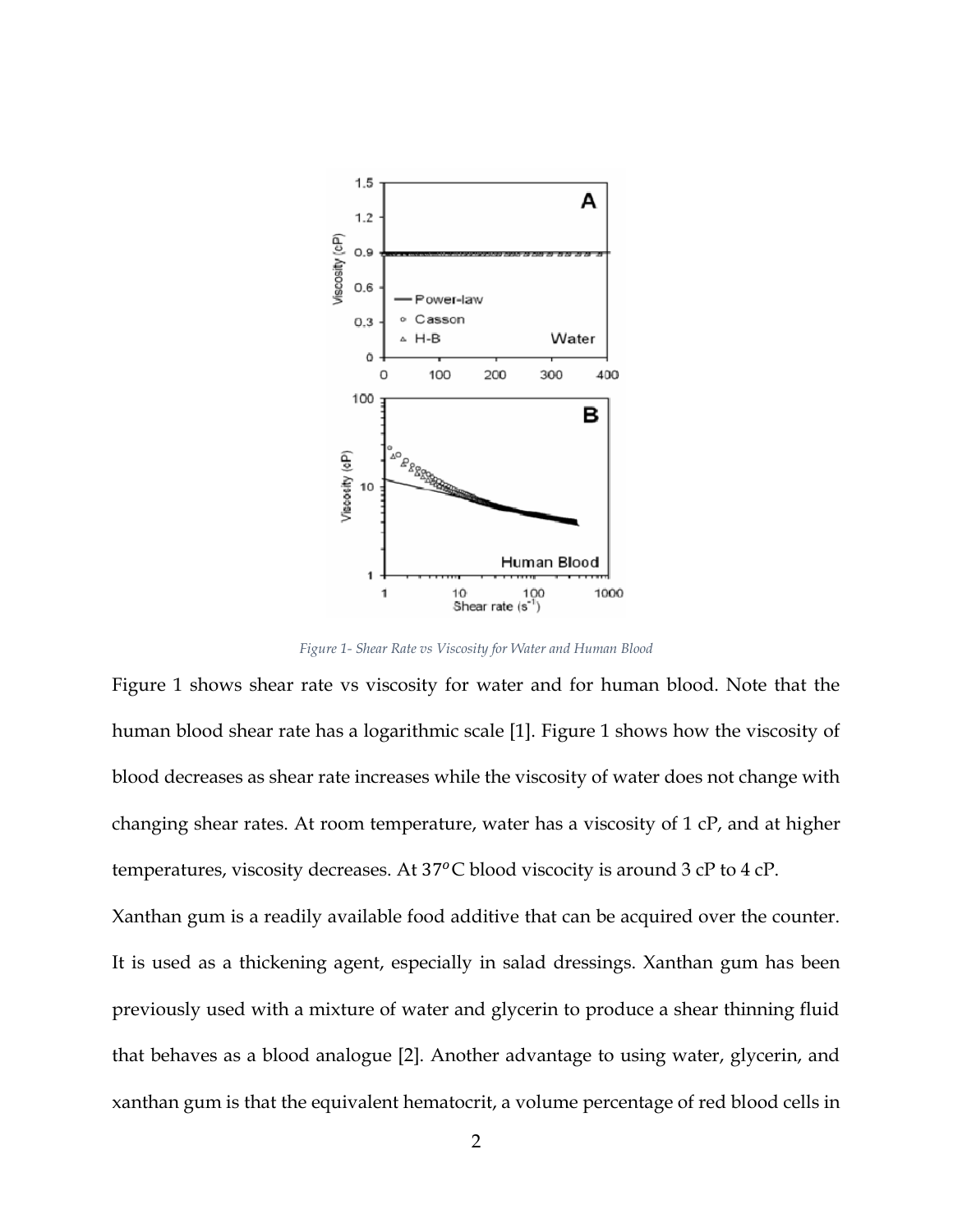blood, can be changed by manipulating the relative amounts of xanthan gum to glycerin and water. Many patients who have cardiac issues, especially those with LVADs, take blood thinners and have lower levels of hematocrit and therefore have lower blood viscosities [3]. This is important because different blood viscosities affect blood flow and other properties. Also, there is a natural range for levels of hematocrit within humans: 40-54% for men and 36-48% for women [4]. Changes in levels of hematocrit change the viscosity of blood and therefore can change the outcome of benchtop experiments. When blood is under high shear conditions, the red blood cells are well mixed and blood viscosity decreases to a typical value of 3 cP for a normal 40-50 Hematocrit range [5]. When blood is under low shear rates (below 100/s) conditions, the red blood cells align into structures called Rouleaux and blood viscosity increases [5]. Blood is also opaque, so if it is important to examine the flow in the benchtop flow-loop, the fluid needs to be transparent. The solution of water, glycerin, and xanthan gum fulfill this requirement.

The ultimate goal is to have benchtop studies of LVADs to help determine placement, function, and risk for maximum efficacy and safety due to blood's limiting factors: it is difficult to obtain, dangerous, spoils, opaque, and it has unique shearing qualities make blood a very difficult fluid to work with. The main goal of the study is to improve the effectiveness of the non-Newtonian fluid for use in the lab to involve further studies without complications.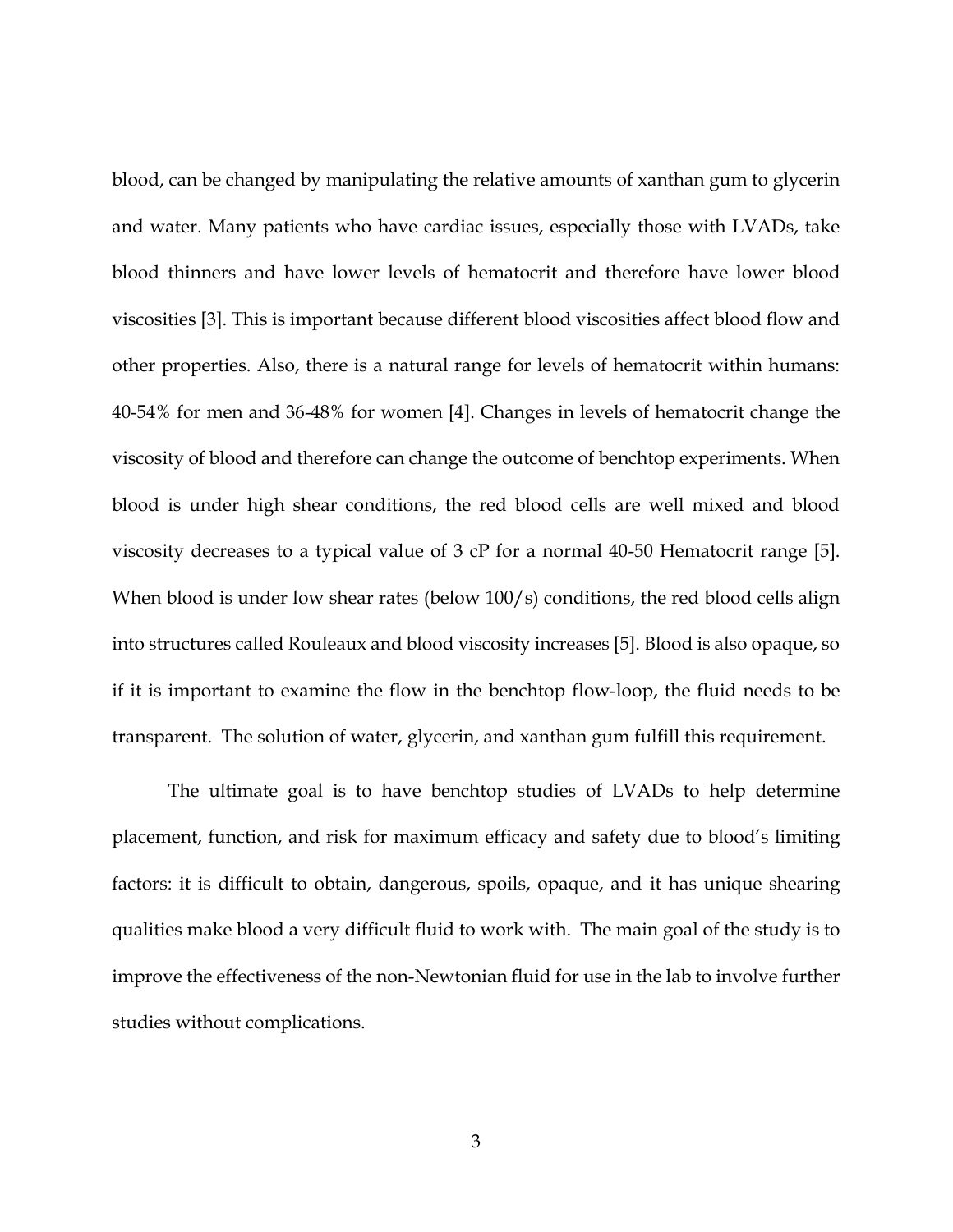Because water is polar and glycerin is slightly polar, adding salt to a mixture with both of those ingredients could increase the intermolecular bonds between the molecules. When salts dissolve, they form dissociated ions. Those ions can form strong ion-dipole intermolecular bonds with the solvent. Strong intermolecular bonds make it hard for the fluid molecules to flow over each other, thereby increasing the fluid viscosity.

#### <span id="page-10-0"></span>**Selected Literature Review**

[2] K. A. Brookshier and J. M. Tarbell, 1993, "Evaluation of a Transparent Blood Analog Fluid: Aqueous Xanthan Gum/Glycerin," Biorheology, **30** (2), pp. 107-116

This article tests 3 different xanthan gum, glycerin, and water solution combinations to compare them to porcine blood with different levels of hematocrit. The authors concluded that their solutions were sufficiently similar to use as blood analogues in in-vitro testing.

[6] Valérie Deplano, Yannick Knapp, Lucie Bailly, Eric Bertrand, 2014, "Flow of a blood analogue fluid in a compliant abdominal aortic aneurysm model: Experimental modelling," Journal of Biomechanics, **47,** pp. 1262-1269

This article attempts to model an aortic aneurism with Newtonian and shear thinning fluid. They concluded that the xanthan gum blood analogue solution models were different than the high blood viscosity at lower shear rates. A Newtonian fluid model cannot provide a reliable prediction of the flow dynamics in an abdominal aortic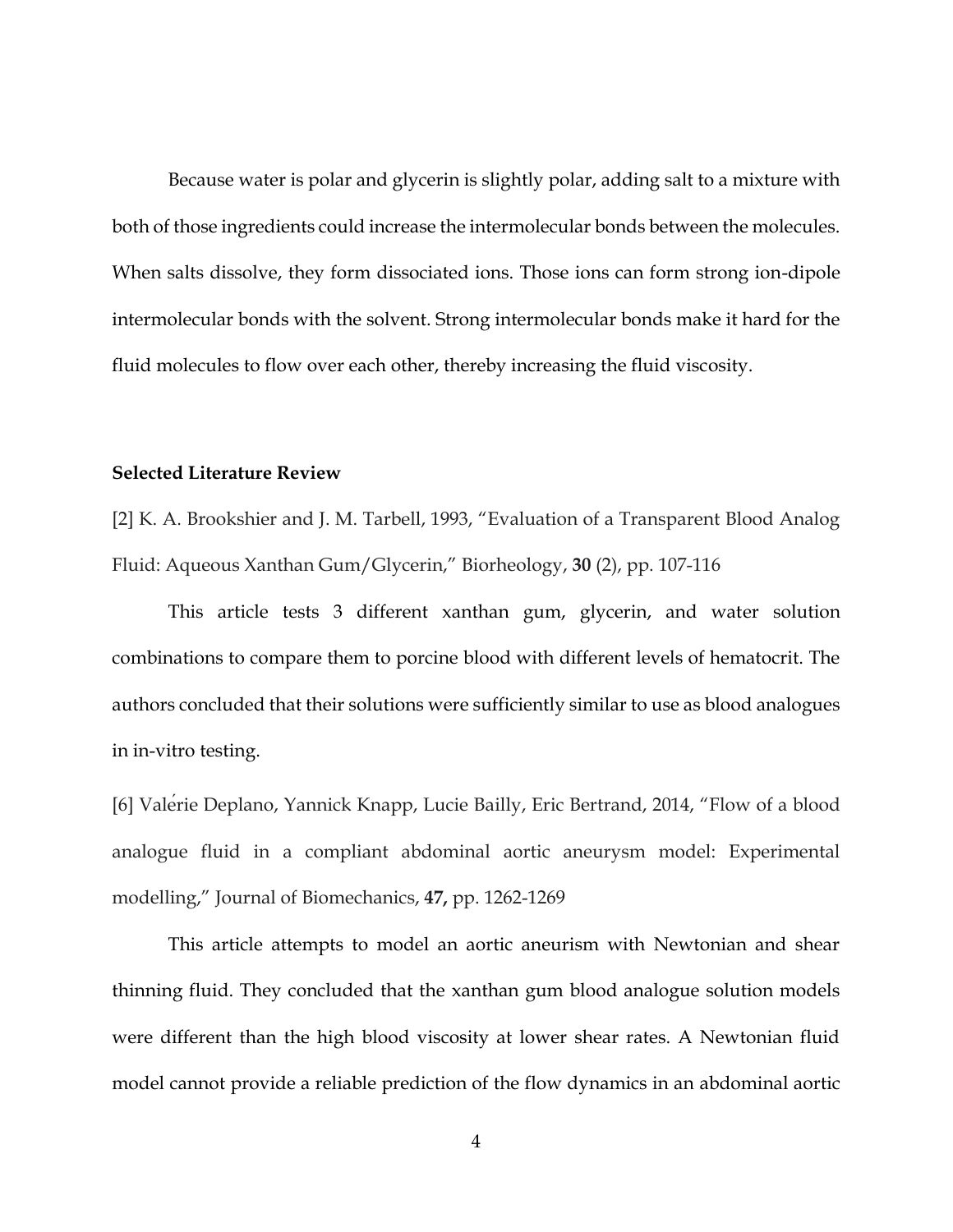aneurysm. The higher viscosity values make the shear thinning even more important so the study of this article would not be inconsequential.

[7]Hyung Kyu Huh, Hojin Ha, Sang Joon Lee, 2015, "Effect of non‐Newtonian viscosity on the fluid‐dynamic characteristics in stenotic vessels," Experiments in Fluids, **56**(167)

"Xanthan gum based solutions are similar to blood with hematocrits of a wide range of 20-80%" with shear rates of 1-1000 1/sec. The viscosity of a non-Newtonian fluid sharply increases as shear rate decreases. This increase in viscosity reduces blood flow in the vessels causing more work for the heart and possible overload. The flow rate effect of non-Newtonian fluids is negligible under high flow conditions.

[8]P. C. Sousa, F. T. Pinho, M. S. N. Oliveira, and M. A. Alves, 2011, "Extensional flow of blood analog solutions in microfluidic devices," Biomicrofluidics, **5** (014108), pp. 1-19

This article compared polyacrylamide and xanthan gum by using a rotational rheometer. These are two non-newtonian fluids employed as blood analogue. They exhibit different behavior under strong, extensional flow. Rheological analysis shows that both have a shear thinning behavior very similar to that of whole human blood. The consideration of only shear viscosity to manufacture a blood analogue solution with a viscoelastic character is not adequately demonstrated by the different responses obtained in strong extensional flow studies using the two common blood analogue solutions.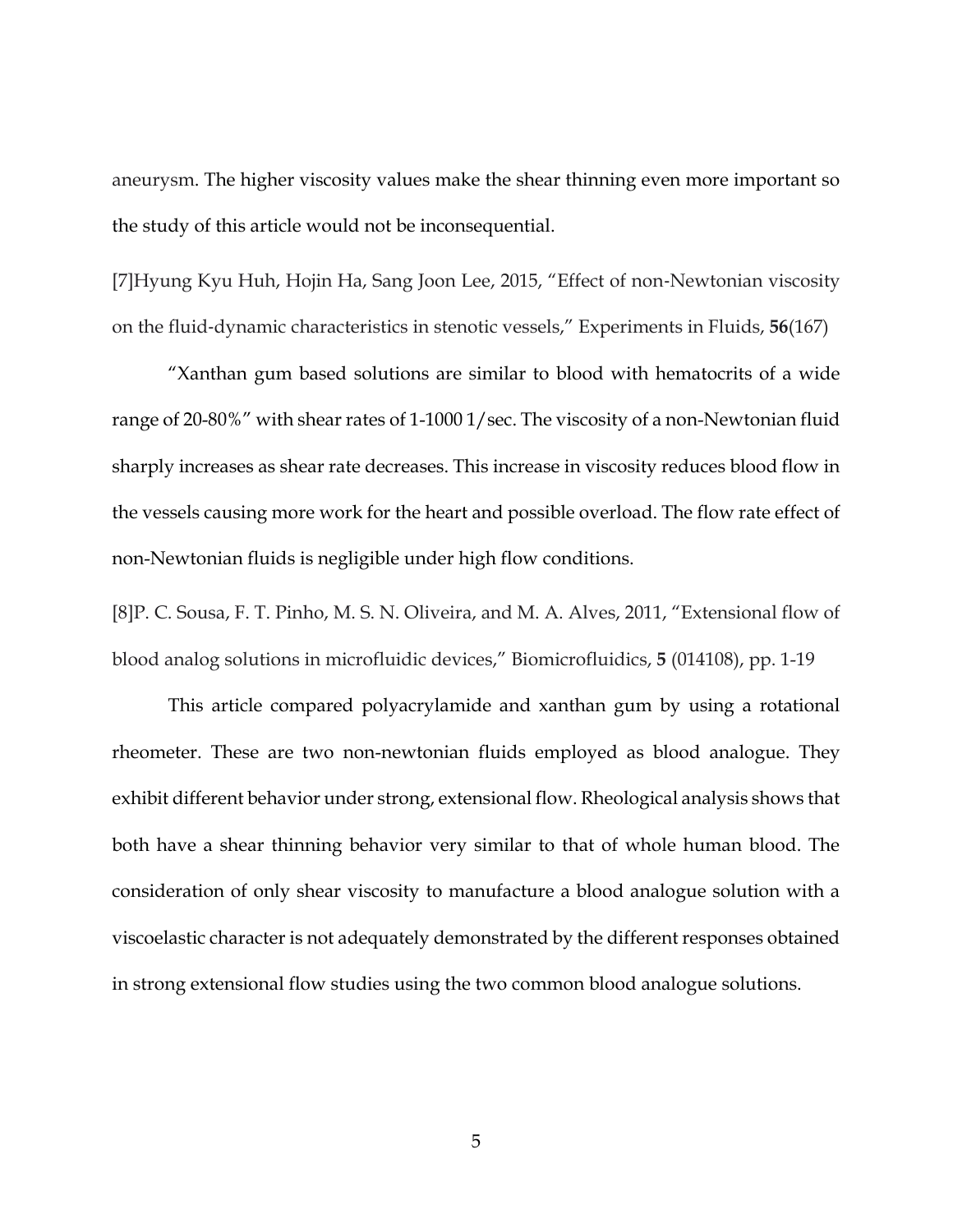[9]Mohammad Reza Najjari, Jessica A. Hinke, Kartik V. Bulusu, and Michael W. Plesniak, 2016, "On the rheology of refractive-index-matched, non-Newtonian blood-analog fluids for PIV experiments," Experimental Fluidics, **57** (96), pp. 1-6

By adding NaI and NaSCN to xanthan gum, the viscosity of non-newtonian fluid changes. This is not widely reported and sometimes even misstated. The refractive index of a non-Newtonian blood-analog fluid is difficult to adjust even with NaI or NaSCN at varying concentrations.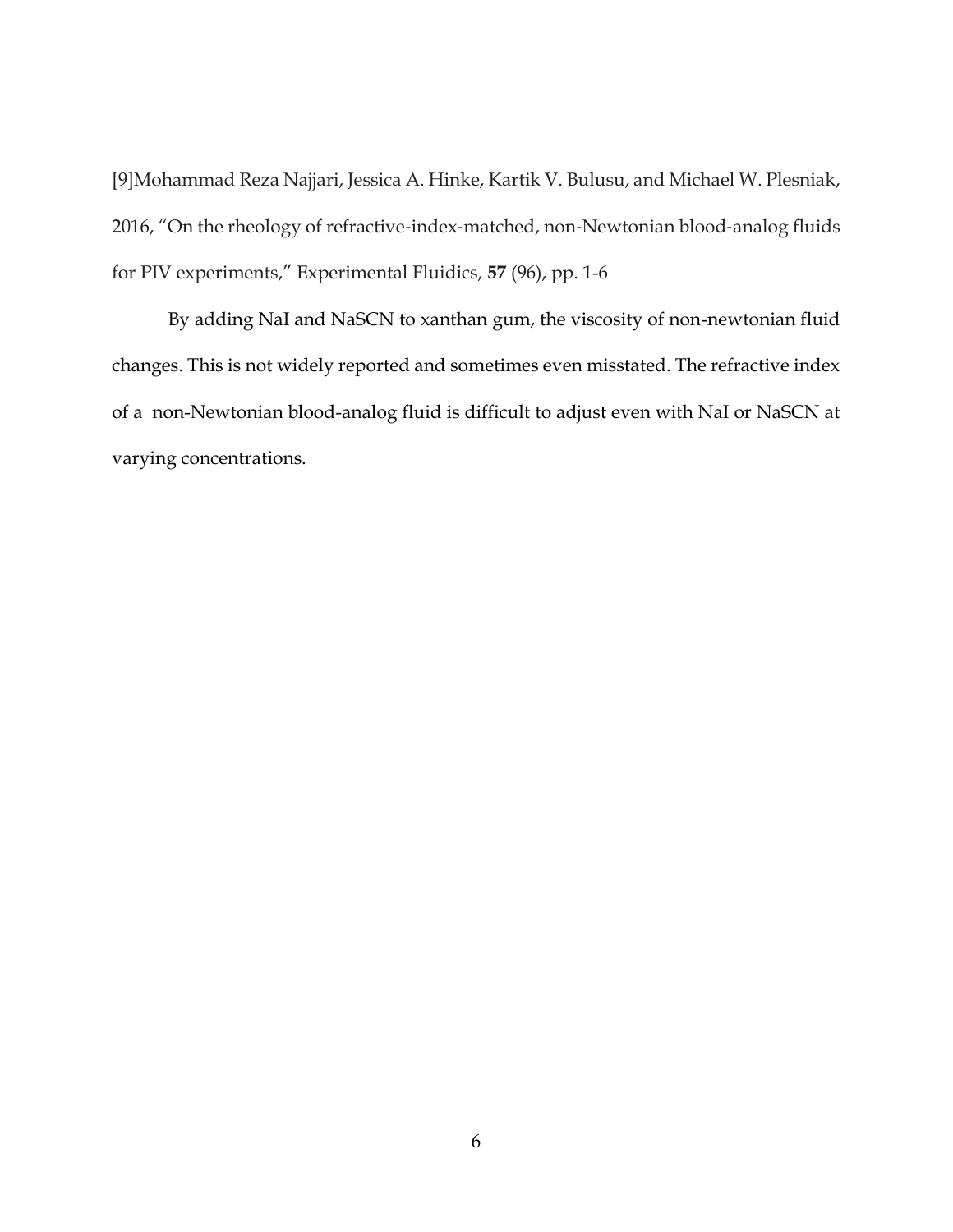#### **CHAPTER TWO: METHODS**

#### <span id="page-13-1"></span><span id="page-13-0"></span>**Procedure**

The research was conducted at the Applied and Computational Biofluids Laboratory at the University of Central Florida. The two research objectives were:

(1) design a fluid with water, glycerin, and xanthan gum, one with salt and one without salt, to mimic the shear thinning property of blood at different hematocrit levels. Since the amount of xanthan gum is very small, an analytical balance was used. To mix the water, glycerin, xanthan gum, and salt together, an immersion blender was used. Because xanthan gum clumps rapidly, many cooking websites recommend using an immersion blender. To measure the viscosity at various shear rates, a cone/plate rheometer was used. To use the rheometer, 0.5mL of the fluid to be tested was placed in the cup and attached to the rheometer. To do the testing, the fluid was heated to 25°C with a device which heats water which circulates around the rheometer to heat the fluid that is being tested. The fluid being tested is allowed to reach 25°C, then the rheometer is turned on and the tests begin. The data are obtained from 10-90 torque percent, which is the range over which the rheometer is accurate, so the exact ranges of shear rate to be tested could not be reliably determined beforehand because it is dependent on the test fluid. The data were obtained starting from the top of the range, at 90 torque percent, and moving down to 10 torque percent.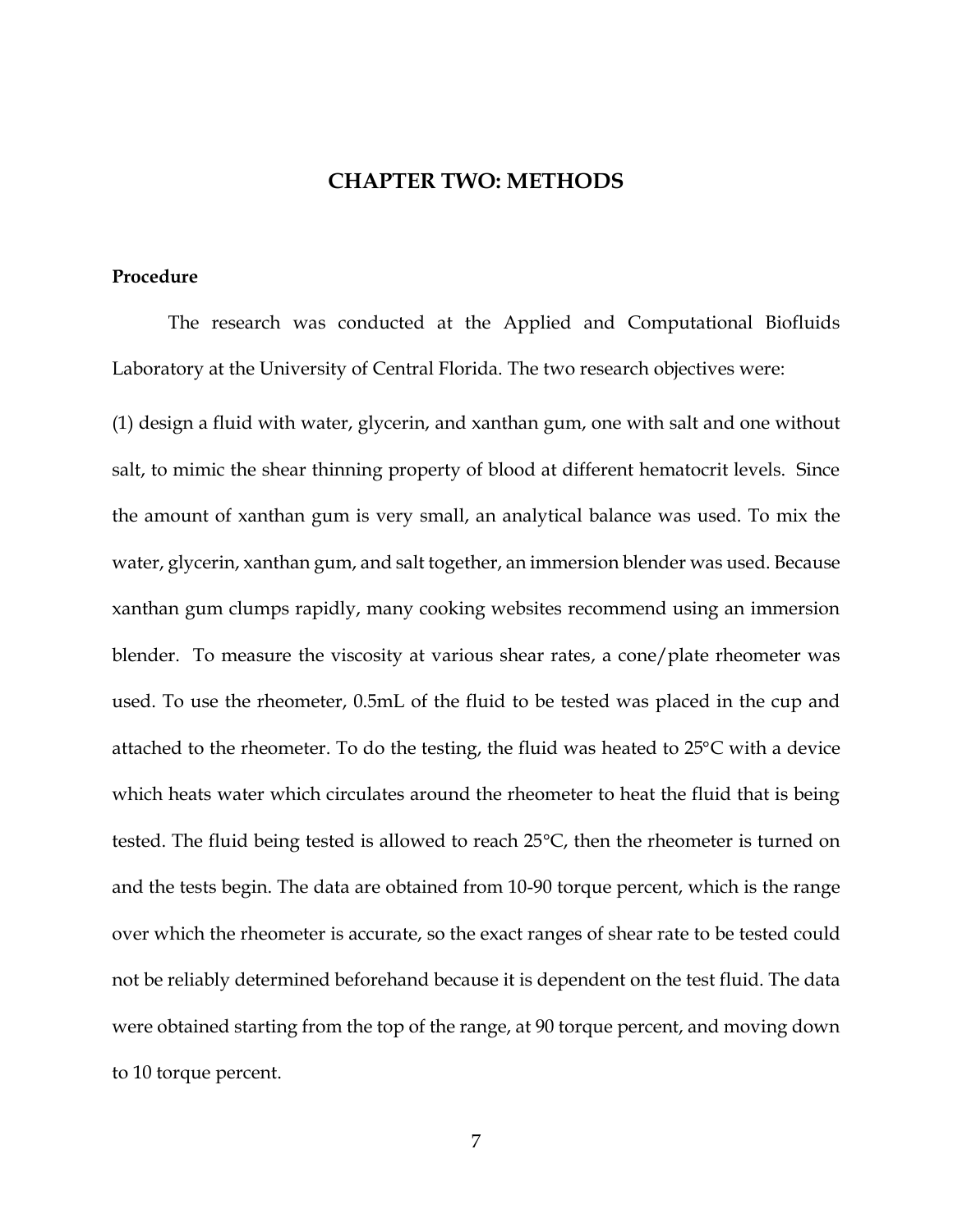(2) Test to establish the difference that adding salt makes to the viscosity of the fluids. There were 9 fluids with differing amounts of xanthan gum, water, glycerin and salt with 3 different amounts of xanthan gum. The researcher changed the percent by weight of each of these for each of the different solutions. This models different levels of hematocrit because the benchtop study with the LVADs should model between 20% and 50% hematocrit.

#### <span id="page-14-0"></span>**Rheometer**



*Figure 2- Cone/Plate Rheometer Used*

<span id="page-14-1"></span>The rheometer used was the Wells-Brookfield Cone/Plate Rheometer. In this rheometer, the cone is rotated, and the rotation is resisted with a beryllium copper spring. From the twist of the spring, the shear stress is calculated, and from the angular speed and dimensions of the cone, the shear rate is calculated.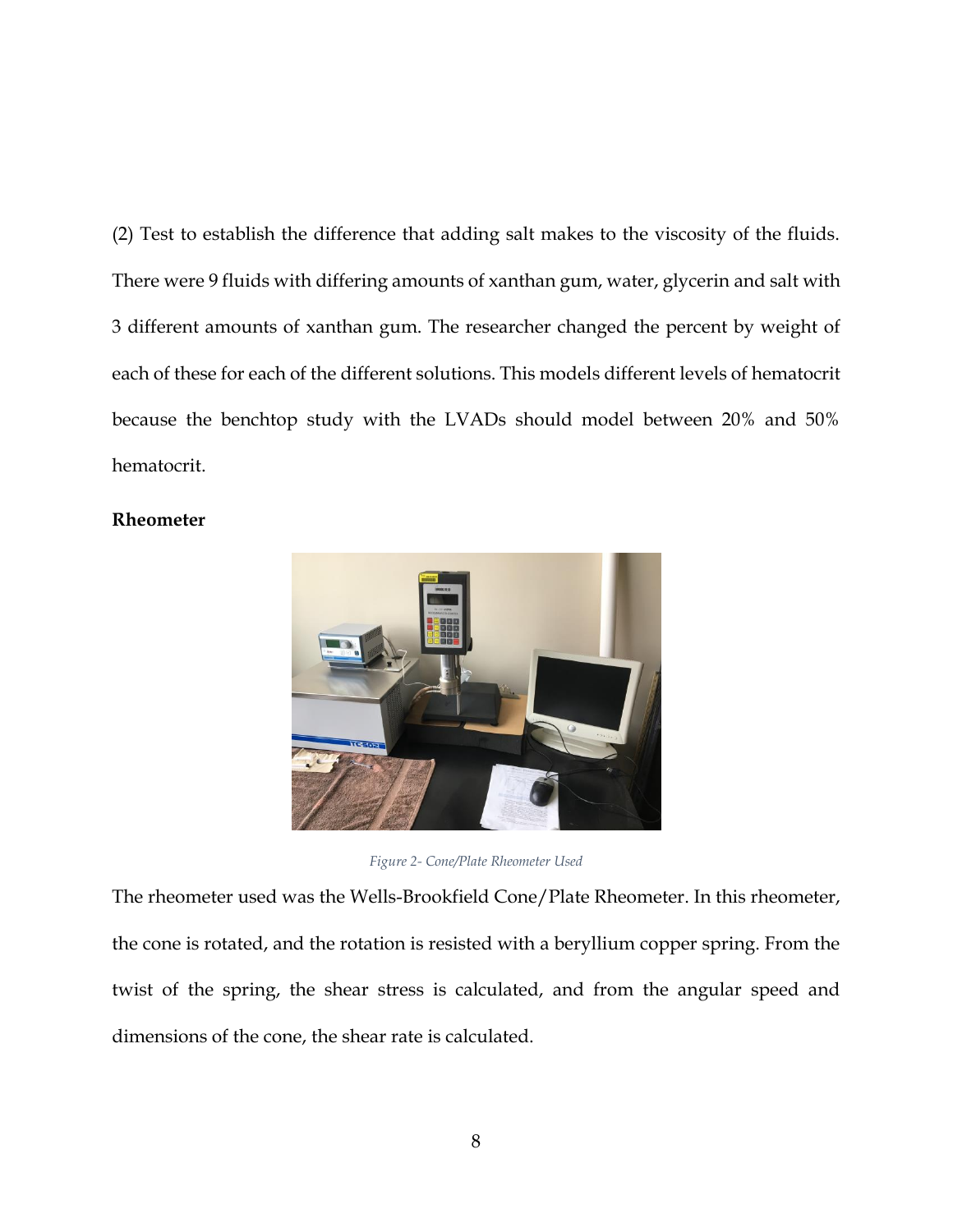#### **CHAPTER THREE: RESULTS**

#### <span id="page-15-1"></span><span id="page-15-0"></span>**Xanthan .075%**

The results presented in Figure 2 are symbolic of someone who has a high (79%) hematocrit. This hematocrit could be from someone who is blood doping, adding their blood, which they had previously taken out, through an IV back into their bloodstream so they have a higher amount of red blood cells to increase their oxygen carrying capacity for longer, more arduous exercise. There is not a significant difference between the obtained results and literature values for blood. The salt made no difference in viscosity.



<span id="page-15-2"></span>*Figure 3 - 0.075% Xanthan Gum*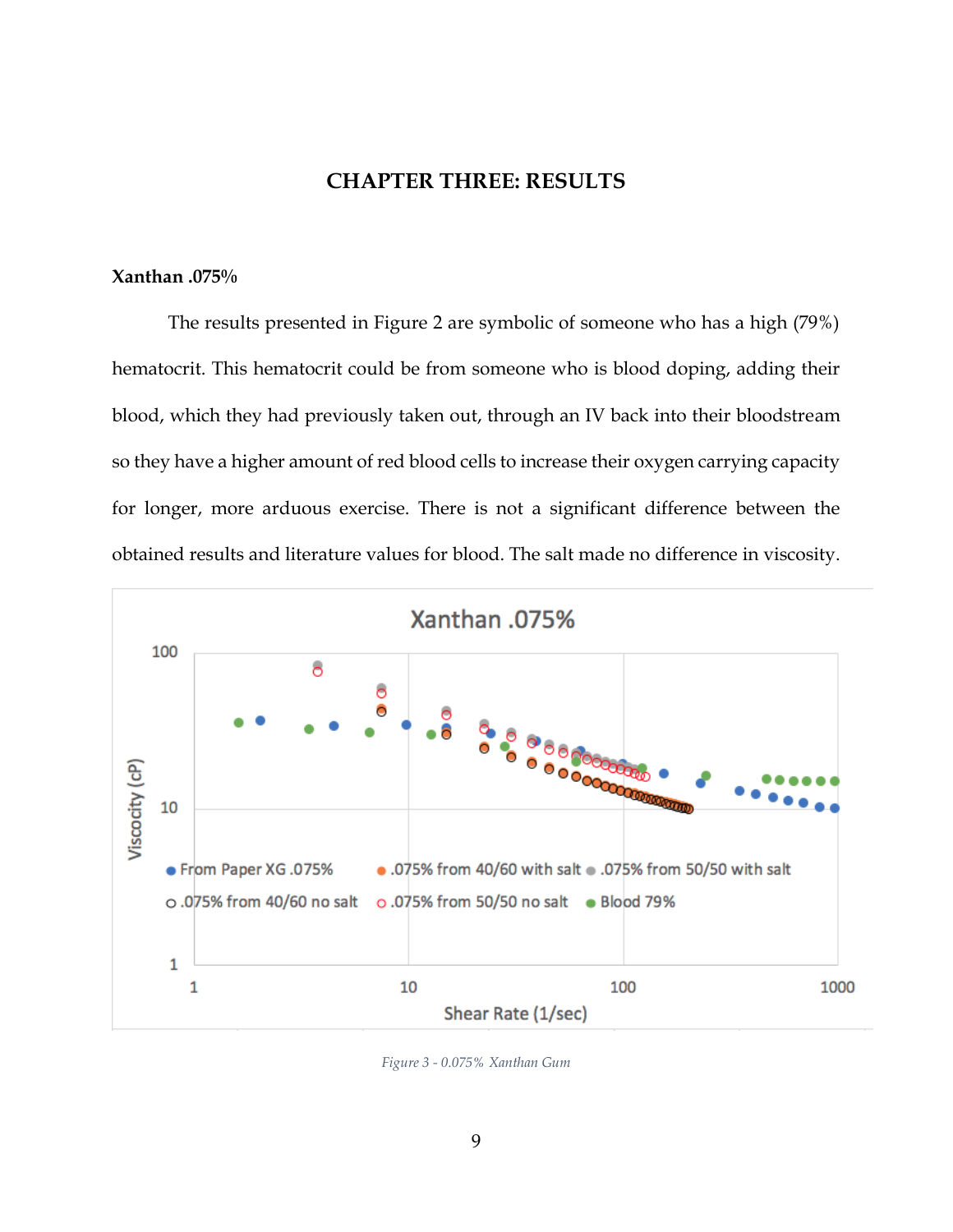#### <span id="page-16-0"></span>**Xanthan .0075%**

The results shown in Figure 3 are symbolic of someone who is has low (20%) hematocrit. The low hematocrit could be caused by taking blood thinners, which is a common part of the treatment for LVAD patients. There is not a significant difference between the obtained results and literature values for blood. The researcher's results were closer to the literature values for blood than another similar xanthan mixture found in the literature. Again, the salt made no difference in viscosity.



<span id="page-16-1"></span>*Figure 4 - 0.0075% Xanthan Gum*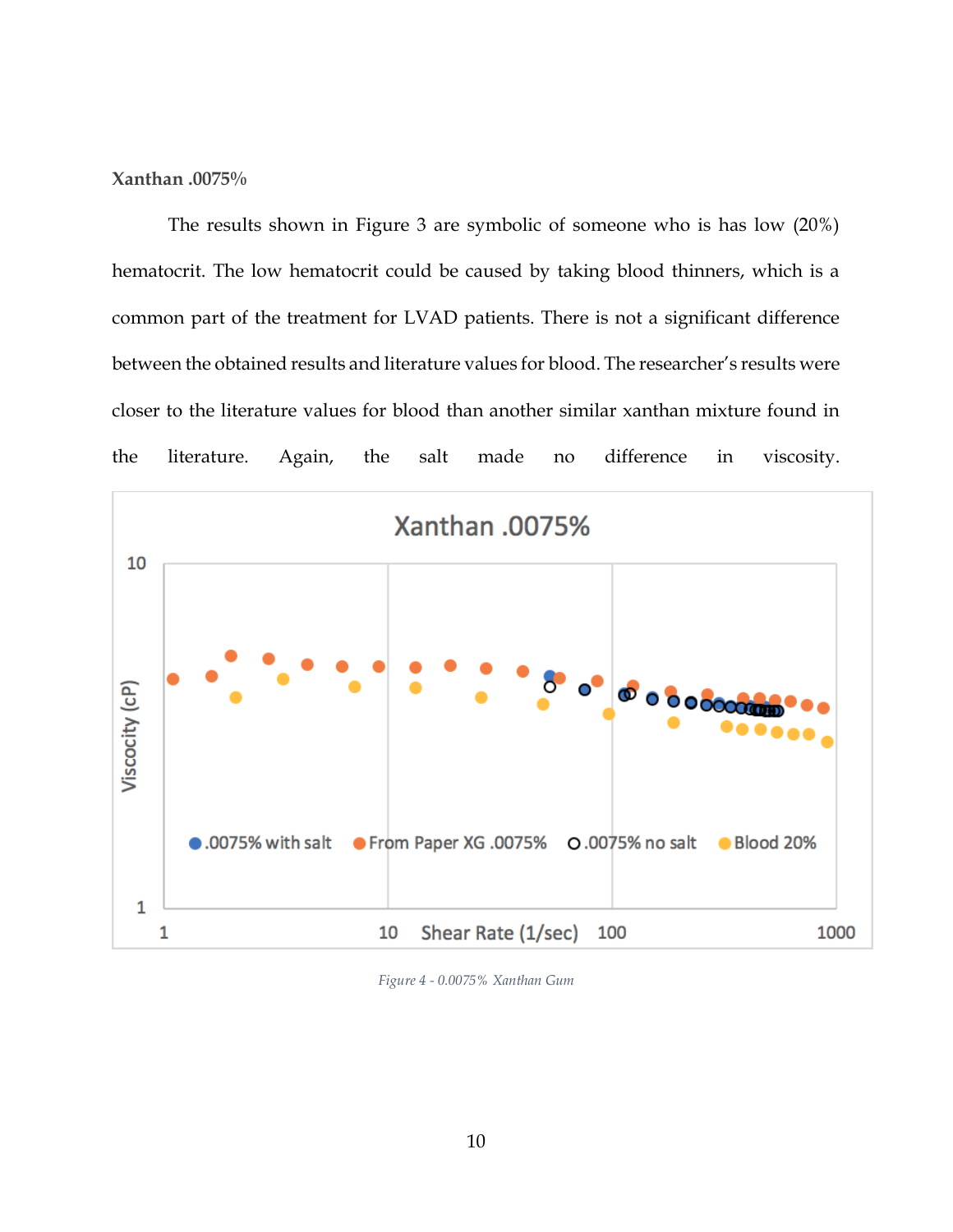<span id="page-17-0"></span>**Xanthan .04%**

The results shown in Figure 4 are symbolic of someone with normal (46%) hematocrit levels. There is not a significant difference between the obtained results and literature values for blood. As with the previous results, the salt made no difference in viscosity.



*Figure 5 - 0.04% Xanthan Gum*

#### <span id="page-17-2"></span><span id="page-17-1"></span>**Discussion**

Adding salt did not make a difference for the viscosity of the fluids. This was an unexpected result because salt should increase the intermolecular bonds in the fluids. Since salt is ionic and water is polar, adding the salt in the fluid would cause the ion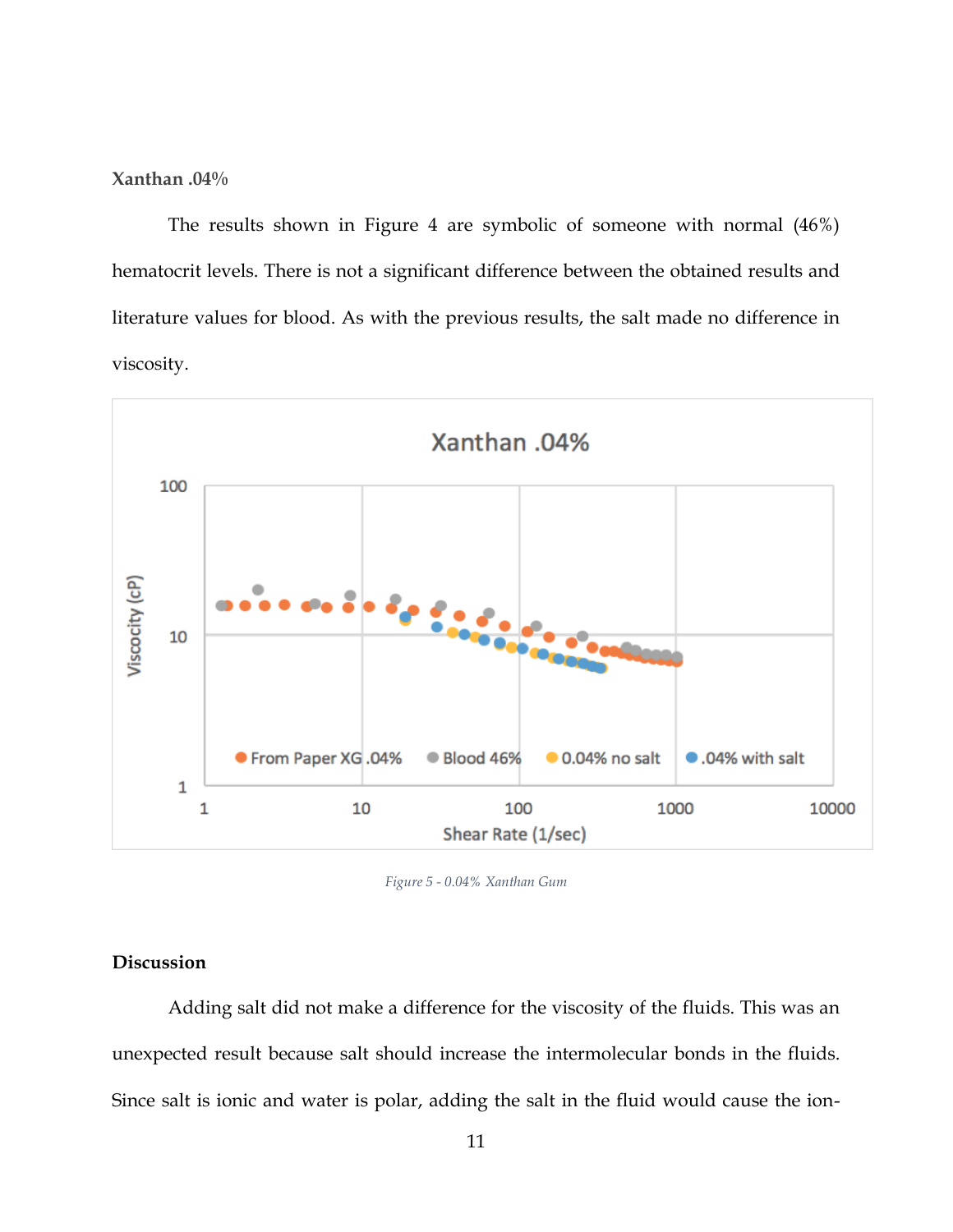dipole intermolecular bonds to form. Ion-dipole intermolecular bonds are strong intermolecular bonds. This intermolecular interaction would make it more difficult for the molecules to flow over one another and make the fluid more viscous.

This study used tap water in its mixture. This was because tap water will be used for the future benchtop experiments. It is unknown at this time if the ions in the tap water affected the results and DI or distilled water would have had lower viscocities. In the future, distilled water may be a better choice to see if salt affects the outcome.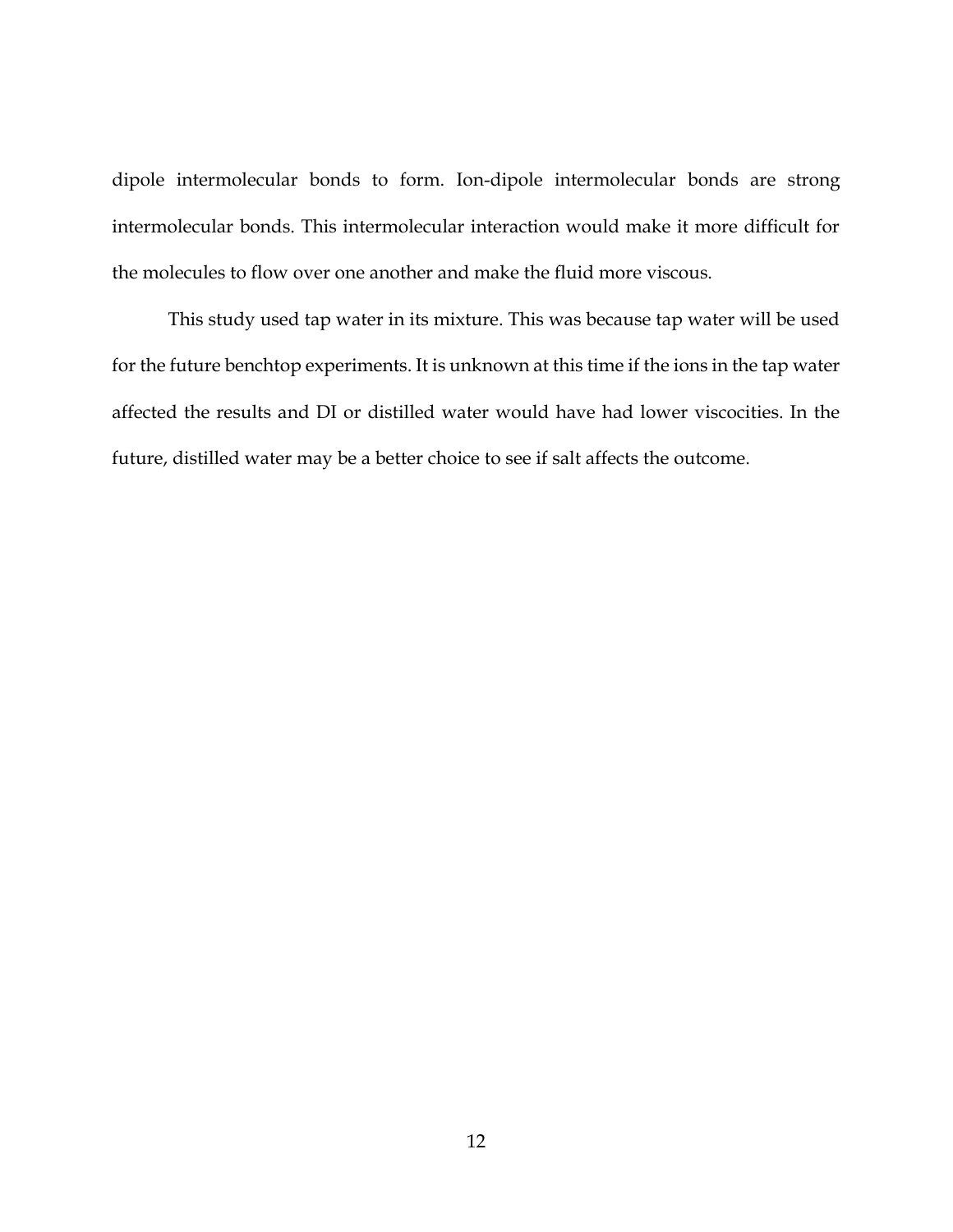#### **CHAPTER FOUR: CONCLUSION AND FUTURE WORK**

<span id="page-19-0"></span>It was shown that adding salt does not affect viscosity. It was also demonstrated that the solutions were able to mimic the shear thinning behavior of blood at different equivalent hematocrits. The fluids with 0.075% xanthan gum, 50% water and 50% glycerin is a better representative than the fluids with 0.075% xanthan gum, 60% water and 40% glycerin because the former is closer to the literature values of blood. More work needs to be done to be able to know the xanthan gum, water, and glycerin amounts needed for more hematocrit values. More specifics are needed for around the normal range of hematocrit (40-54% for men and 36-48% for women).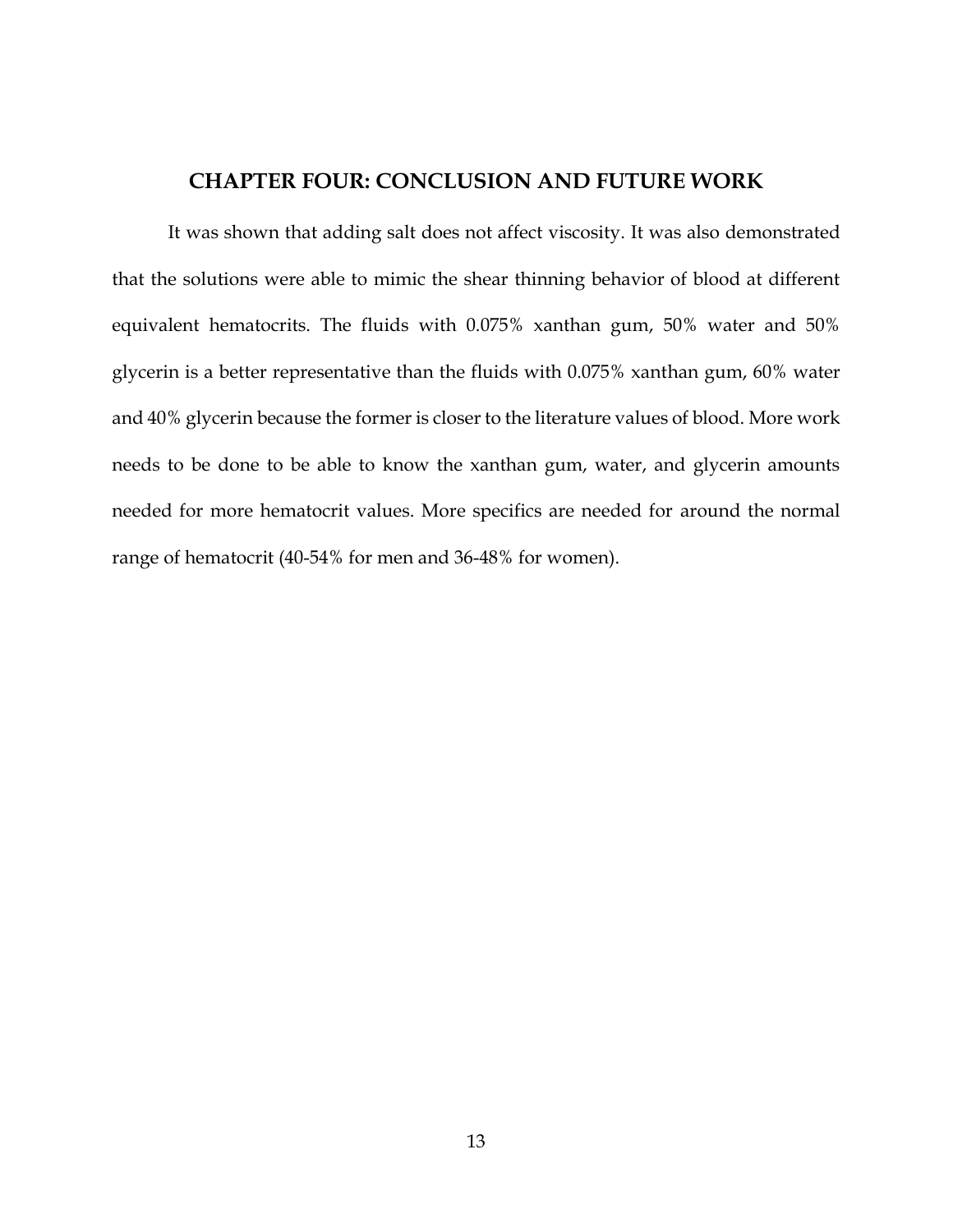#### **REFERENCES**

- <span id="page-20-0"></span>1. S. Kim, B. Namgung, P. Ong, Y. Cho, K. Jin Chun, D. Lim, 2009, "Determination of rheological properties of whole blood with a scanning capillary-tube rheometer using constitutive models," Journal of Mechanical Science and Technology, **23** pp. 1718-1726
- 2. K. A. Brookshier and J. M. Tarbell, 1993, "Evaluation of a Transparent Blood Analog Fluid: Aqueous Xanthan Gum/Glycerin," Biorheology, **30** (2), pp. 107-116
- 3. Ayan Sen, Joel S. Larson, Kianoush B. Kashani, Stacy L. Libricz, Bhavesh M. Patel, Pramod K. Guru, Cory M. Alwardt, Octavio Pajaro, and J. Christopher Farmer, 2016, "Mechanical circulatory assist devices: a primer for critical care and emergency physicians" **20** (153), pp. 1-20
- 4. Henny H. Billett, 1990, *Clinical Methods: The History, Physical, and Laboratory Examinations*, Butterworths, Boston, Chap.151 "Hemoglobin and Hematocrit"
- 5. M Anand and KR Rajagopal, 2004, "A Shear-Thinning Viscoelastic Fluid Model for Describing the Flow of Blood," International Journal of Cardiovascular Medicine and Science, **4** (2), pp 59-68
- 6. Valérie Deplano, Yannick Knapp, Lucie Bailly, Eric Bertrand, 2014, "Flow of a blood analogue fluid in a compliant abdominal aortic aneurysm model: Experimental modelling," Journal of Biomechanics, **47,** pp. 1262-1269
- 7. Hyung Kyu Huh, Hojin Ha, Sang Joon Lee, 2015, "Effect of non‐Newtonian viscosity on the fluid‐dynamic characteristics in stenotic vessels," Experiments in Fluids, **56**(167)

14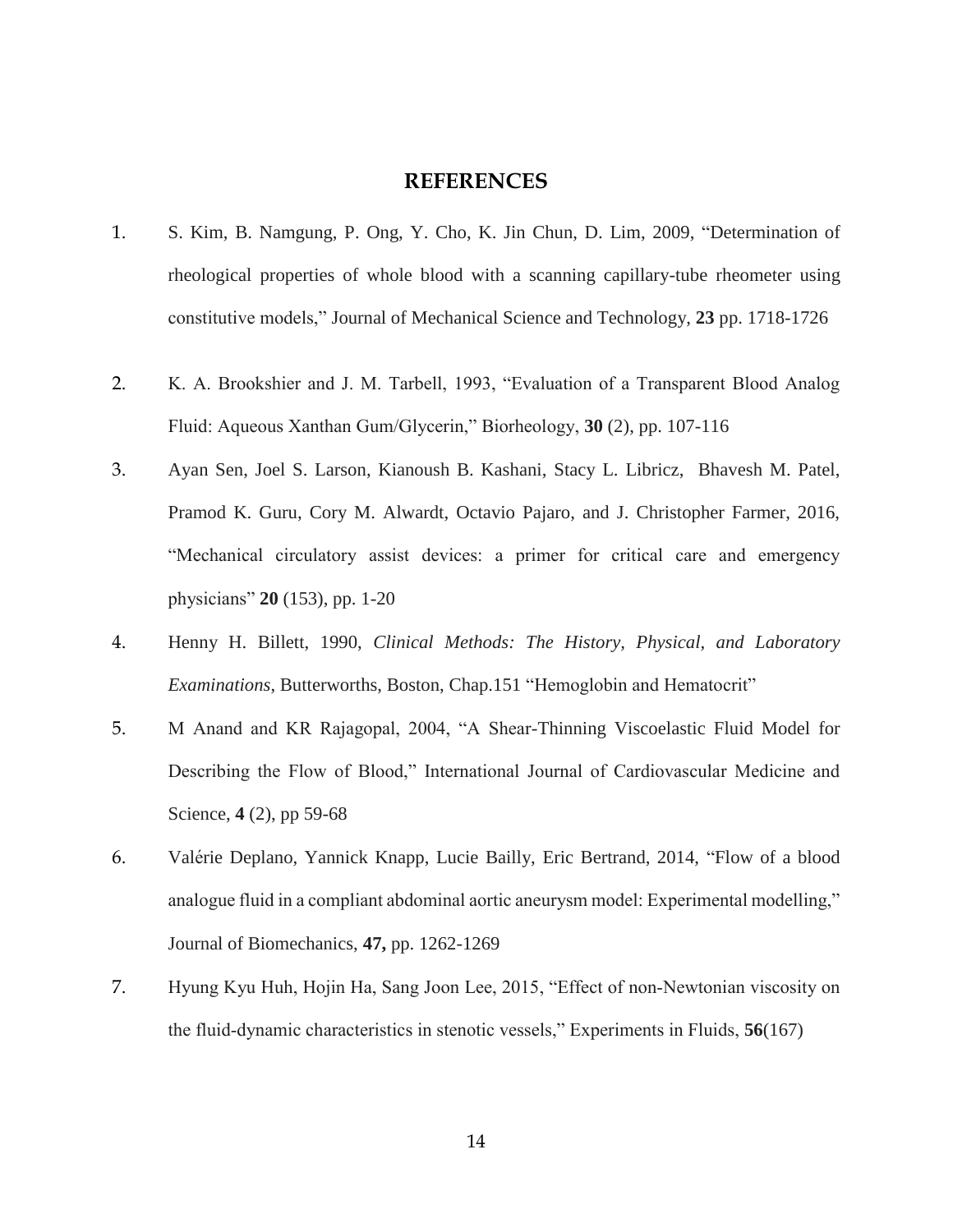- 8. P. C. Sousa, F. T. Pinho, M. S. N. Oliveira, and M. A. Alves, 2011, "Extensional flow of blood analog solutions in microfluidic devices," Biomicrofluidics, **5** (014108), pp. 1-19
- 9. Mohammad Reza Najjari, Jessica A. Hinke, Kartik V. Bulusu, and Michael W. Plesniak, 2016, "On the rheology of refractive‐index‐matched, non‐Newtonian blood‐analog fluids for PIV experiments," Experimental Fluidics, **57** (96), pp. 1-6